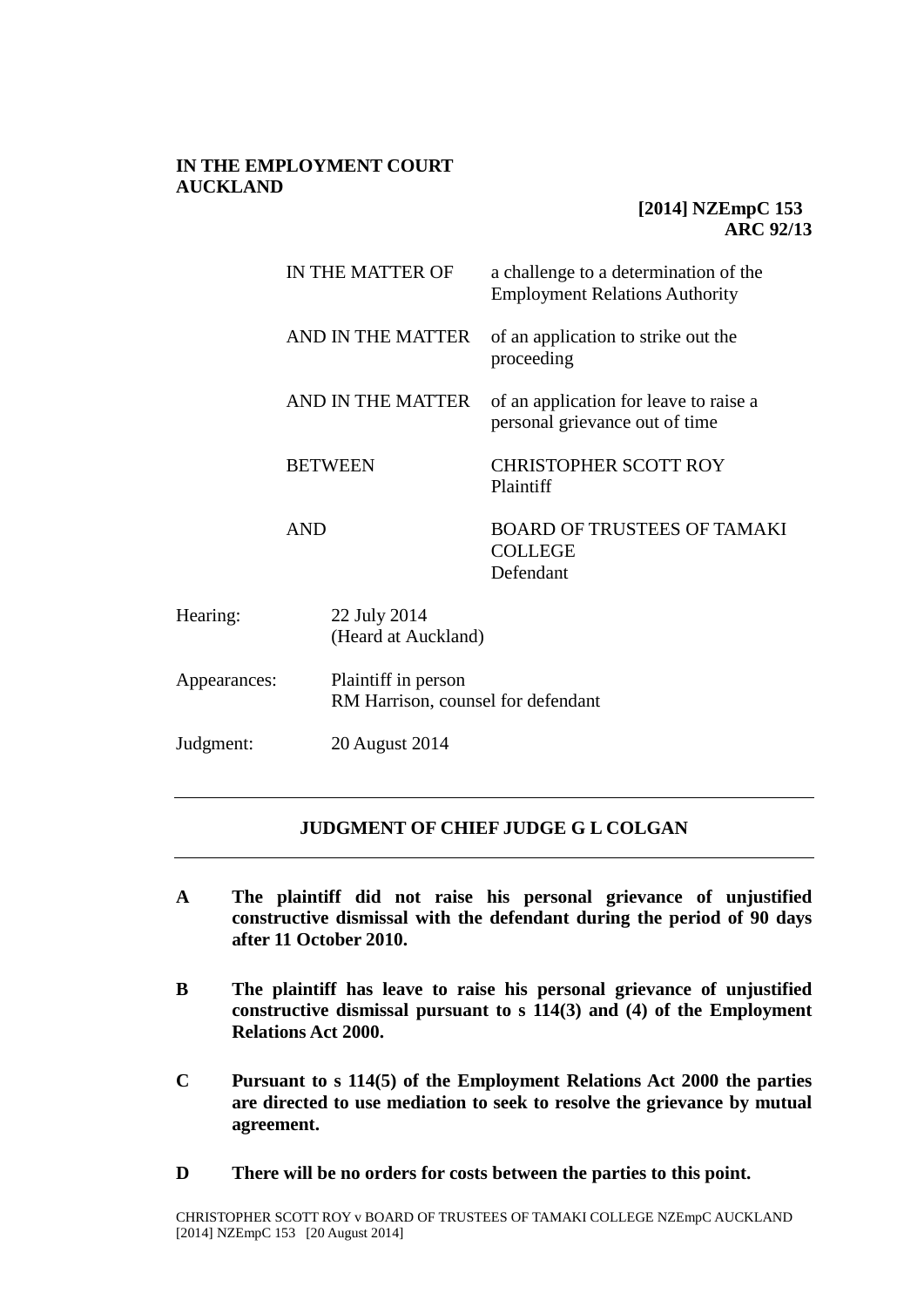### **REASONS**

[1] There are now two preliminary jurisdictional issues to be decided before Christopher Roy's challenge to a determination<sup>1</sup> of the Employment Relations Authority can progress.

[2] Until a few weeks ago the defendant contended that, having chosen to make a complaint under the Human Rights Act 1993, Mr Roy could not subsequently in law bring a personal grievance in reliance on the same conduct by his employer as formed the basis of his Human Rights Act complaint. This argument relied on s 112(4) of the Employment Relations Act 2000 (the Act). The defendant now accepts that the subject matter of his grievance is not the same as that of his human rights complaint. Nothing more needs to be said on this matter in these circumstances.

[3] However, even if Mr Roy is not precluded in this way from bringing a personal grievance, the defendant contends that he failed to raise his grievance with his employer within 90 days of his resignation, which he characterises as an unjustified constructive dismissal. Mr Roy says that he did raise his grievance in time but has also applied under s 114(3) of the Act for leave to extend the time for bringing a challenge.

[4] Both of these preliminary issues were before the Authority but it did not determine them. Rather, it dismissed Mr Roy's claims because it concluded that he had reached a settlement with the defendant before his employment ended. It said he was not entitled, in these circumstances, to bring a grievance covering matters that the Authority held had been the subject of an accord and satisfaction. That is a separate issue but, by agreement, the facts surrounding it are linked so inextricably to Mr Roy's substantive dismissal grievance claims that, if his proceedings survive these preliminary challenges, what the parties have termed the accord and satisfaction issue will be dealt with as part of the substantive grievance.

<sup>1</sup> *Roy v Board of Trustees of Tamaki College* [2013] NZERA Auckland 514.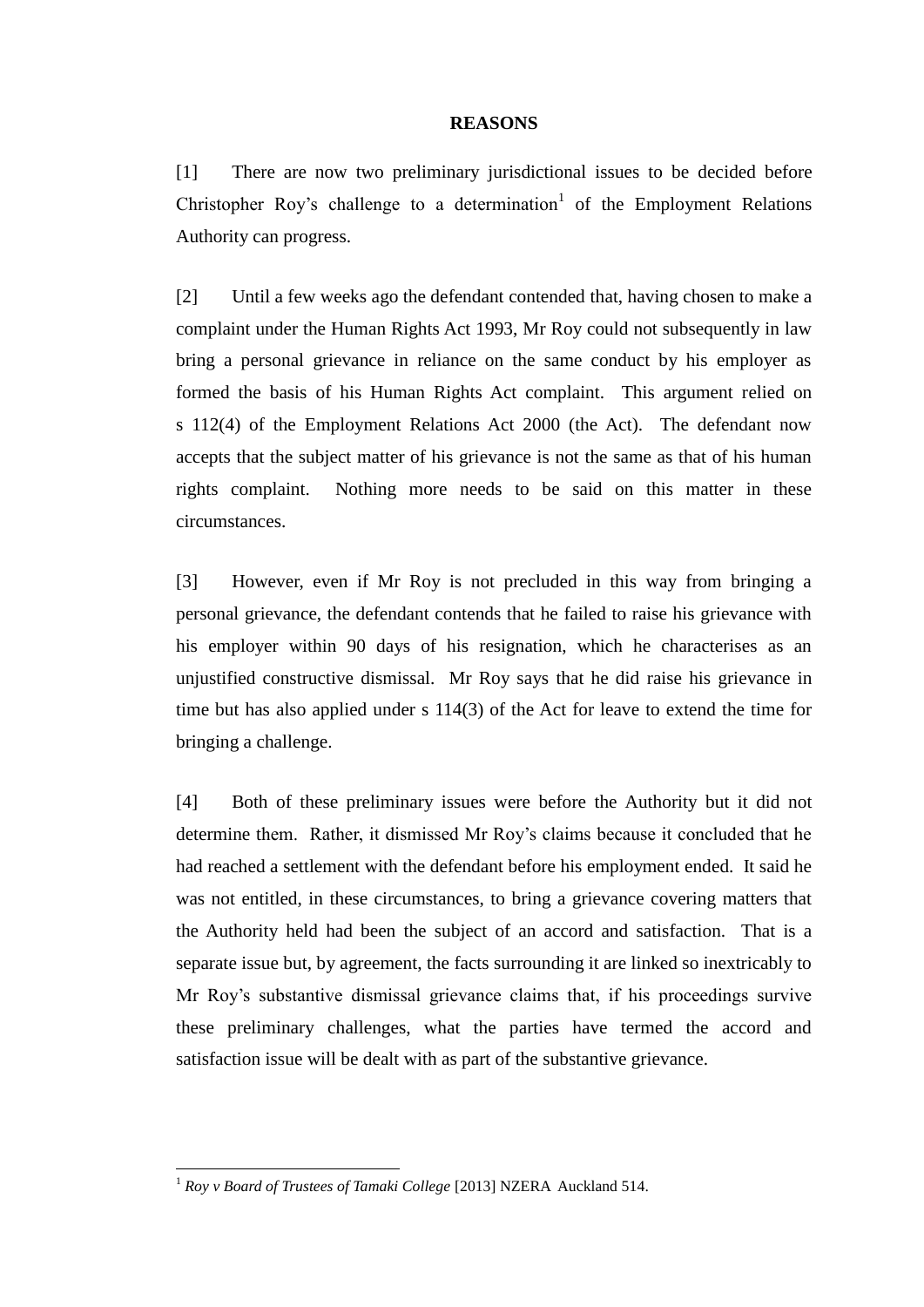[5] There are, from the documents, a number of potential dates which may be said to be the date of his alleged constructive dismissal. First, in a "Statement of Service" written by the school's Principal on letterhead and dated 24 September 2010, the school said that Mr Roy was employed until 24 September 2010. A recent statement from the Ministry of Education's payroll service, known as Novopay, states that Mr Roy's last date of employment was 26 September 2010 and that "holiday day pay (sic)" was processed to 1 November 2010. I will refer again to these documents in a different context.

[6] In Mr Roy's latest statement of claim (his fourth amended statement of claim dated 17 May and filed on 21 May 2014), he alleges variously that he was "employed … until September 2010", that he was "constructively dismissed on 27 September 2010" and that "his resignation came into force on Monday  $11<sup>th</sup>$  October 2010". In his emailed letter to the Principal of the school on 24 January 2011 Mr Roy wrote that he had "resigned in September …".

[7] Even taking the last of these dates (11 October 2010) as that on which Mr Roy's 90 days within which to raise a grievance most probably began to run, this period expired in early January 2011.

[8] Mr Roy has filed a substantial volume of material, much of which is not relevant to the determination of these preliminary questions. That has necessitated a careful search among this volume of documents for ones which are relevant to the preliminary question.

[9] Mr Roy claims that he raised a grievance on 28 December 2010 by an email sent to both the Deputy Chair of the Board and the staff representative on the Board of Trustees of Tamaki College (the Board). The defendant says that it has no record of receiving this email. Mr Roy says that, as a result of changes made to its email systems by his internet service provider and/or its email retention protocols, he is unable to corroborate either the content of the email or that it was sent and received.

[10] What appears on its face to be an unlikely date on which a former teacher would raise a personal grievance with a school (28 December), Mr Roy gives the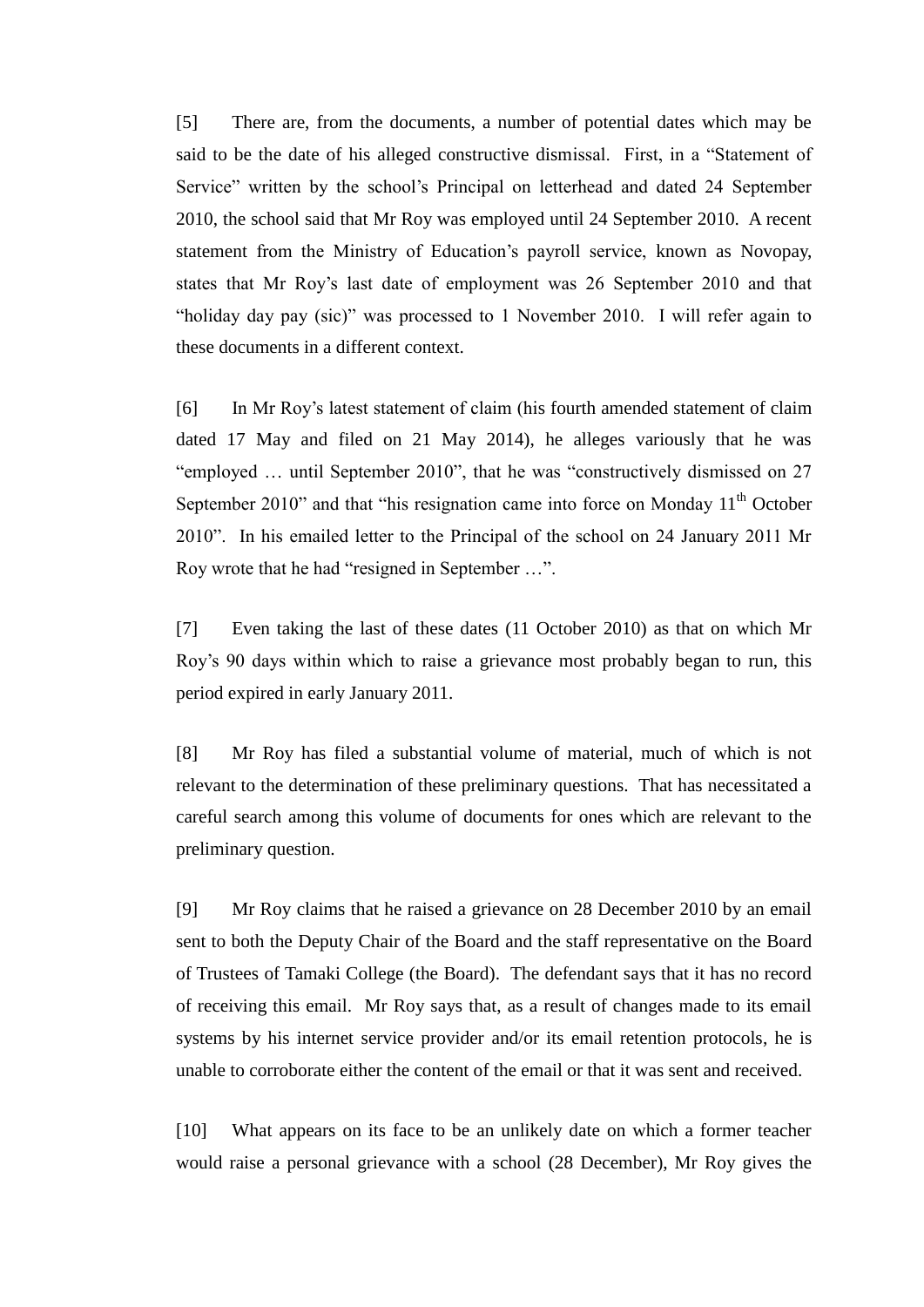following uncontradicted explanation. He says that on that day he had an interview for a teaching position with the Principal of another Auckland secondary school. He says that he was advised by that Principal to resolve his outstanding issues with Tamaki College as a first priority and, buoyed also by some other advice which that Principal had given him following his recounting of the circumstances of his dismissal, went home and promptly emailed the defendant. However, as well as there being no corroboration of Mr Roy's claim that he sent an email raising his grievance on 28 December 2010, there is no evidence at all of the content of this communication. So even if it was accepted that an email was sent to the school by Mr Roy on 28 December 2010, the plaintiff has not established that this communication did raise a personal grievance as the law expects to be done.

[11] In these circumstances, it is clear that Mr Roy did not raise his personal grievance with his employer within the statutory period of 90 days of its occurrence or his becoming aware of its occurrence, both of which events occurred on 11 October 2010.

[12] Mr Roy's case is that if he is found not to have raised a grievance on 28 December 2010, he did so by an email sent to, and received by, the Board on 24 January 2011 and that this should, in all the circumstances, support his claim for leave to make a late submission of a personal grievance. In these circumstances, the history of communications between Mr Roy and the Board concerning and following his termination of employment is relevant.

[13] On 20 September 2010 at 8:04 Mr Roy emailed the Principal using his (and her) school email addresses. This email referred to events earlier in his employment at the school and to events during his previous employment at another Auckland secondary school. His email to Ms Pamaka of 20 September records that he was reprimanded by the New Zealand Teachers Council (NZTC) in respect of the incidents at the previous school but asserted that this NZTC censure sanction expired on 20 September 2010. The sanction appears to have been that he was obliged to inform any new employer of the NZTC censure and had done so in respect of his only employer during that three year period, Tamaki College. Mr Roy asked Ms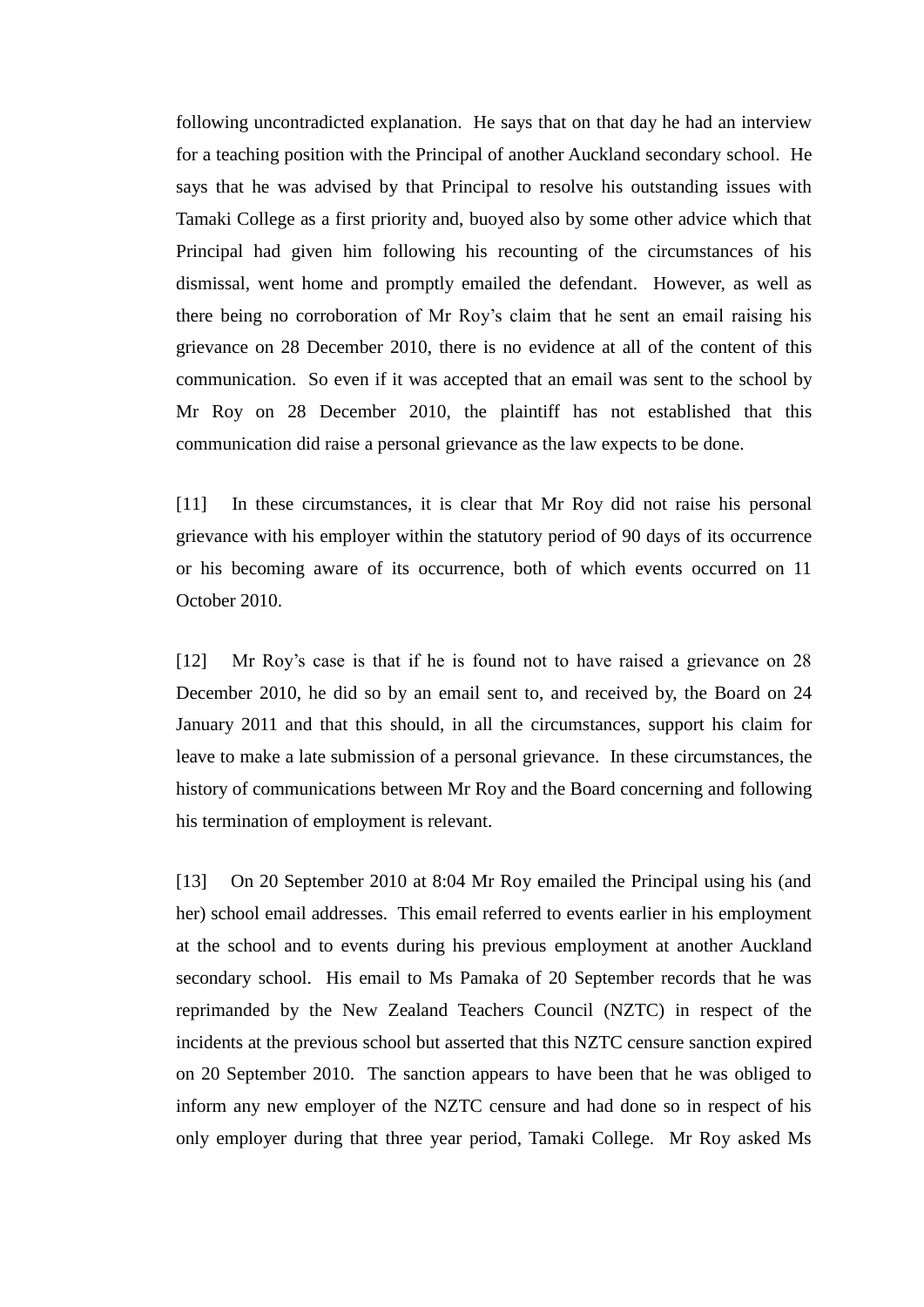Pamaka to confirm to the NZTC that Tamaki College had been aware of those conditions on his teacher's registration.

[14] The first documented indication of Mr Roy's intention to cease employment was contained in an email that he sent to staff of the school on 27 September 2010 at 14:18 hours (2.18 pm) immediately following a meeting that he had attended with the Board about his employment. The email says: "I have made a decision to resign from my position as a teacher [at] Tamaki College to pursue other opportunities. I will not be returning next term ...".

[15] Next, on 29 September 2010 Mr Roy wrote an email to the school's Principal, Ms Pamaka, entitled "Best wishes from Chris Roy". The email was in a friendly and conciliatory tone, saying things like "This will probably be the last correspondence that the two of us will enter into", "Let's celebrate these positive things that we had between us and not dwell upon any negatives", and the like. The email concluded with Mr Roy's advice to Ms Pamaka that he had left some resources for his successor and that he would like to collect some personal items "at the end of the year". He continued: "I've cancelled my invitation to the sports dinner to avoid anyone any sense of uneasiness, but please give my best wishes to every student." The tone of the email is predominantly (even solely) one of sadness on the parting of ways on good terms but does not evidence an intention to treat the plaintiff's resignation as a constructive dismissal, let alone to raise a personal grievance.

[16] The next relevant document is the "Record of Settlement" prepared by the school's Board, containing the following relevant passages:

The abovenamed parties have reached terms of settlement which shall be final …

…

…

- 2) Chris will provide a written resignation from his employment at the school, effective as at Monday 11 October 2010.
- 4) The Principal will provide Chris Roy with a statement of service.
- 6) Chris will return all property belonging to the School by Monday 11 October 2010.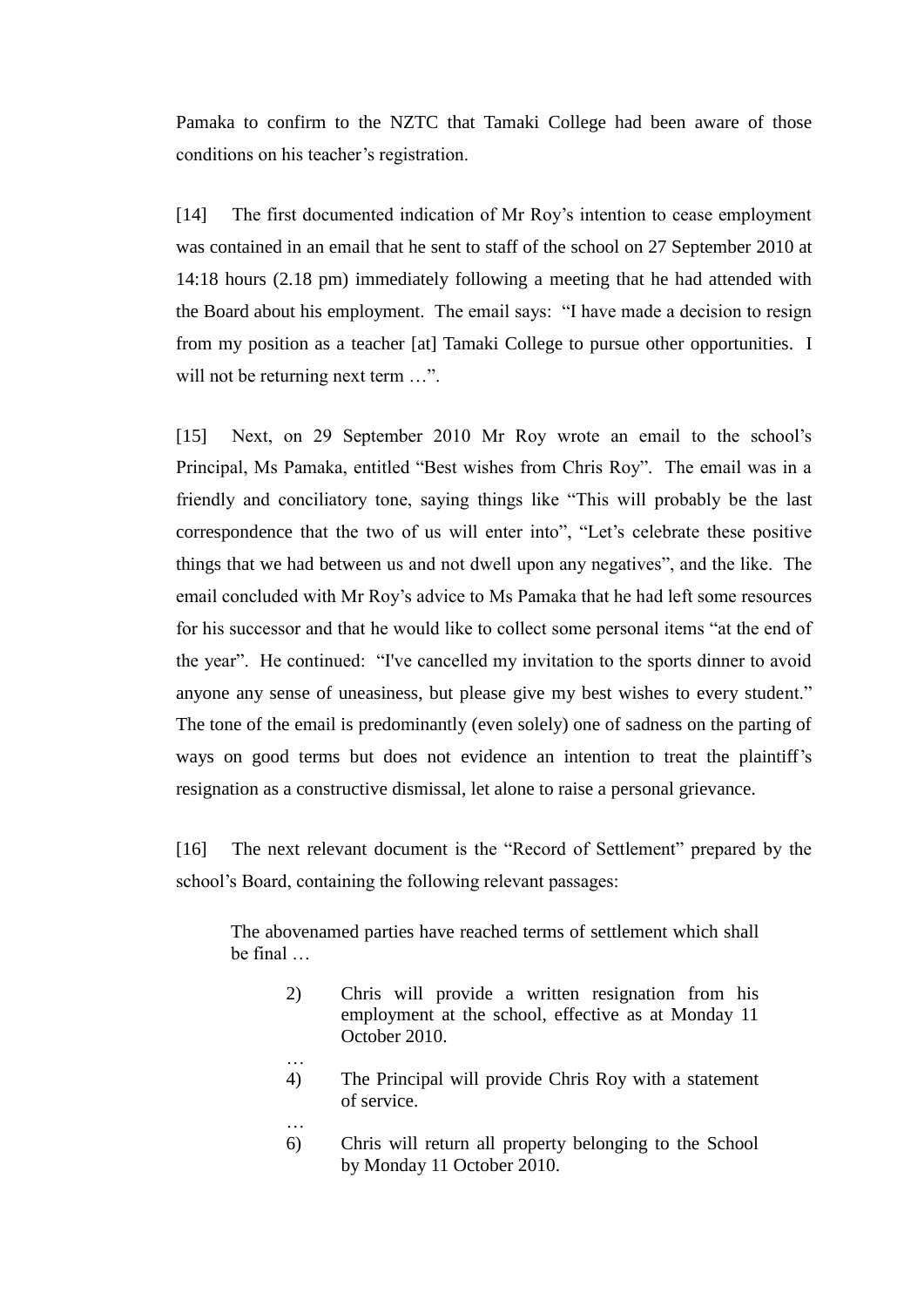- 7) The School will return all property belonging to Chris by Monday 11 October 2010.
- 8) In announcing Chris's resignation, the school will state that he has resigned to pursue other opportunities.
- 9) A mandatory report will be made to the Teachers' Council regarding the resignation in the face of disciplinary action.

[17] The document then recorded that "[all] parties to this agreement have had the opportunity to take advice from their respective representatives and sign this agreement with intent to bind the parties."

[18] Mr Roy's signature appears alongside the handwritten date 5 October 2010 and the document was signed by the Board's Deputy Chairperson, Alfred Ngaro, on the following day, 6 October 2010.

[19] By letter dated 24 November 2010 the Principal of the school wrote to the NZTC reporting formally Mr Roy's resignation "on  $11<sup>th</sup>$  October, 2010, following advice from the employer of an intention of disciplinary action over an aspect of his conduct." That conduct was then described by the Principal. The Principal's letter asserted that after the Board formally initiated disciplinary procedures in respect of Mr Roy, he "resigned in this process". The Board did not send a copy of its report to the NZTC to Mr Roy. He first saw a copy of it when that was sent to him very shortly before Christmas 2010.

[20] In his email (from his own private email address) of 24 January 2011 and apparently sent at 5.41 am to Ms Pamaka and to another Board member called "Griffiths", Mr Roy wrote in the subject line: "An upgraded letter relating to our legal dispute". This email letter to the Principal began as follows:

As you are most probably aware, I have not re-entered the teaching profession as a consequence of events that have occurred during the past twelve months. The legal issues that arose however in 2010 between us in my employment context at Tamaki College have not been professionally resolved. I resigned in September under duress, in circumstances that the PPTA have called unacceptable, unprofessional and appalling. I have made a formal complaint with the head office of the New Zealand School Trustees Association about [a STA representative's] deceitfulness, blatant dishonesty and unprofessional conduct, which resulted in my decision to unwillingly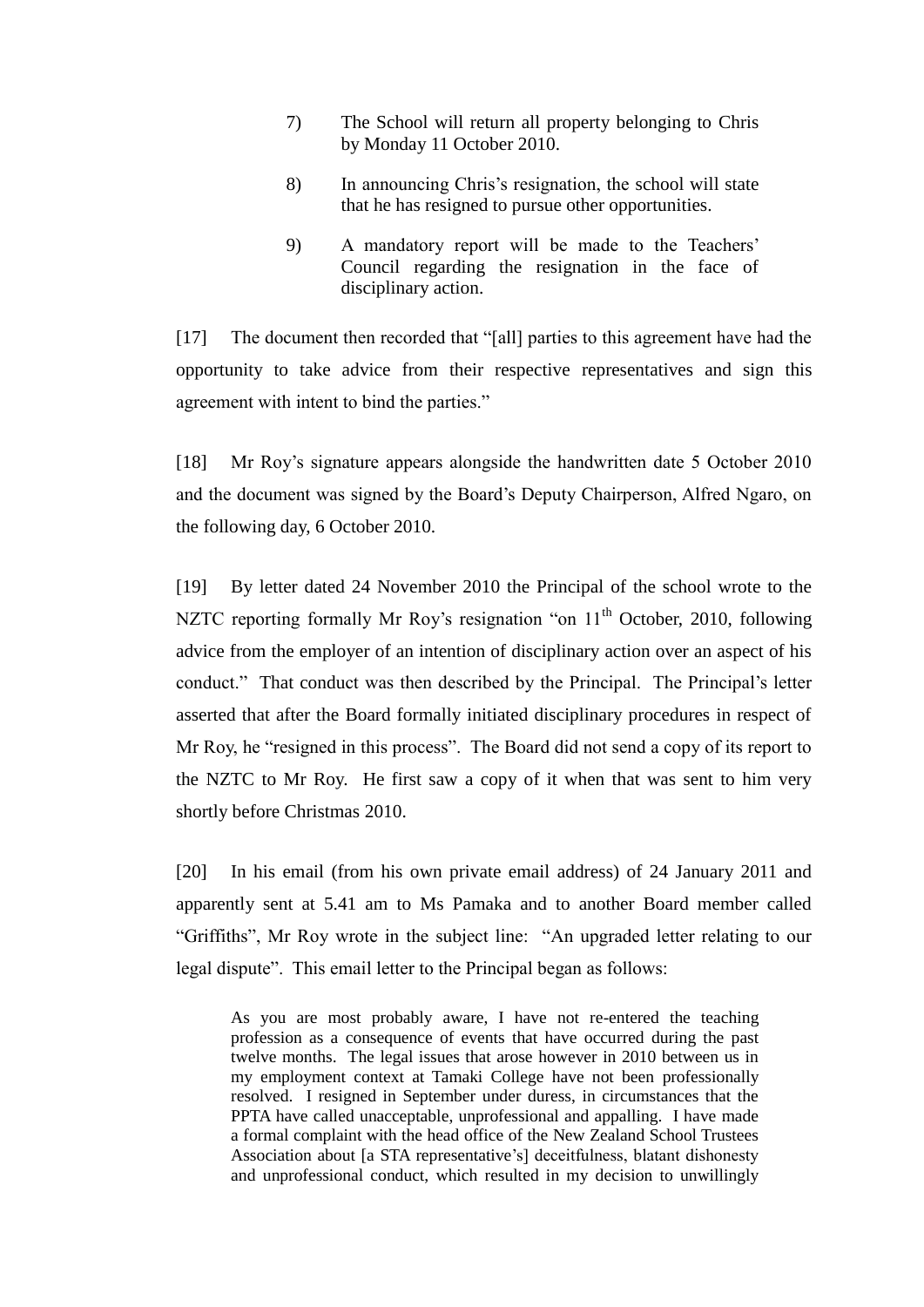tender my resignation. For instance he claimed that if I took the [school's] Board of [Trustees] to the Human Rights Commission Tribunal or the Employment Court, which both the Ministry of Education and the Ministry of Justice recommended that I do, he'd make sure that I'd be charged up to \$13,000 per day in legal fees. It usually costs approximately \$350 per hour for a senior employment lawyer and if taken through the appropriate avenues, there would be no cost to me at all. I am still awaiting an outcome of that complaint.

[21] Mr Roy's email then set out the legal "issues that I will be requiring the legal authorities to address". These 11 numbered paragraphs deal with:

- a complaint about another staff member;  $\bullet$
- a complaint about the religious nature of powhiri;
- an allegation that he would not receive professional support for not observing religious events at the school;
- the question of absenting himself from religious events in school time;
- the release of confidential information from a Human Rights Commission mediation; comments justifying his statement that "the Christian church subjugated women";
- his allegation that a named staff member had intimidated other staff members to sign a letter of complaint against him;
- his allegation of misinformation about the content of a collective agreement relayed by a representative of the New Zealand Secondary Teachers Association (NZSTA);
- a complaint that he had been required to be assessed by a registered clinical psychologist at his own cost in order to establish that it was contrary to his wellbeing to be present at assemblies; and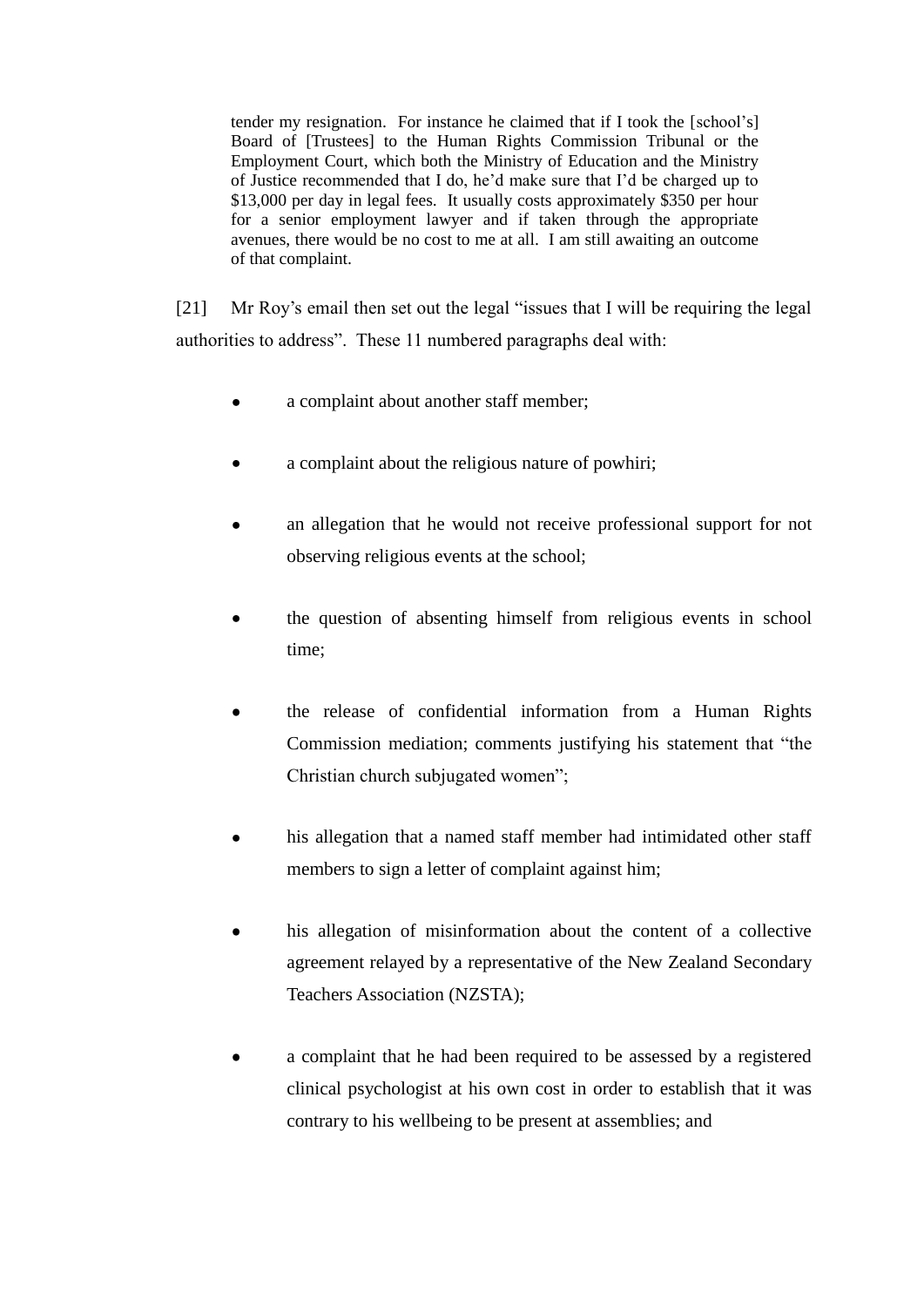a complaint that his rights of freedom of speech had been violated by the Principal purporting to prohibit him from speaking about any religious issue within the school.

[22] None of these matters appears to relate directly to the events on 27 September 2010 and between that date and 11 October 2010, which the plaintiff claims included his unjustified constructive dismissal. They may be background events.

[23] However, Mr Roy's email continued, relevantly: "I'll await the decision of the two enquiries that are underway at present. These are the complaint with the NZSTA and the New Zealand Teachers Council meeting in February before [proceeding] with the court action." It appears that the person copied into that letter "griffiths@tamaki.ac.nz" was Matt Griffiths, the then staff representative on the Board.

[24] What is important, however, is the Board's response to Mr Roy's email of 24 January 2011. This indicates how the defendant treated Mr Roy's email to it and, in particular, whether it may be said that the Board, because of its response, understood Mr Roy to be raising a grievance to which it responded. The Board's reply over the name of Mr Ngaro was short and to the point. It rejected Mr Roy's claims against the Board on several grounds. These included that the Board and Mr Roy had agreed in writing in early October 2010 that he would not make such claims. Mr Ngaro denied the substance of Mr Roy's allegations. Third, and significantly, Mr Ngaro on behalf of the Board said that it was now too late for Mr Roy to raise these complaints. I infer from this part of the response that Mr Ngaro intended to convey to Mr Roy that more than 90 days had passed from the ending of the parties' employment relationship so that it was, by late January 2011, too late to raise a grievance. The fact that the Board treated Mr Roy's email of 24 January 2011 as an attempt to raise a grievance is significant in determining his application for leave to do so late.

[25] Important also is an email that was sent by Mr Roy to the Principal (and to Mr Griffiths) on Monday 11 April 2011. In particular, Mr Roy says that the subject line of this email ("On-going employment dispute") and the reference in it to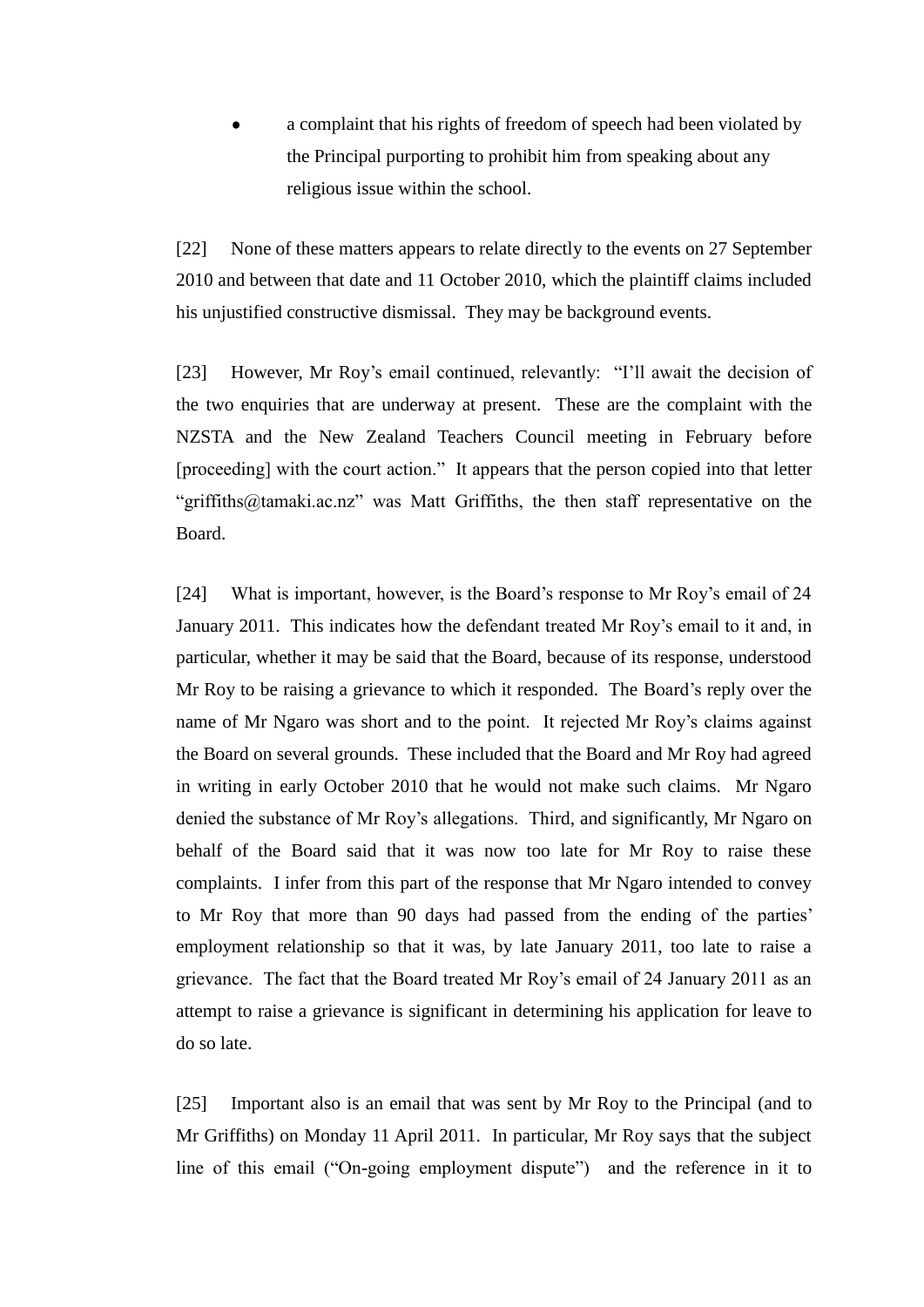"Personal Grievance issues due to Constructive Dismissal" as one of the "five areas that my lawyers are dealing with", tends to indicate the probability of his sending an email on 28 December 2010 raising his personal grievance.

[26] This email opens with the words: "There are now five areas that my lawyers are dealing with. These are listed below." The first to fourth of these legal issues are largely a reiteration and summary of those which had been set out in the previous correspondence and which I have summarised above. Number 5 is, however: "Personal Grievance issues due to Constructive Dismissal." After again rehearsing his particular complaints, Mr Roy adds:

Finally, no employee can be ordered to resign or face being dismissed, especially when erroneous claims such as the board would insist that I would be forced to pay more than \$13,000 per day in legal fees if I challenged the board in a court room. That's simply an intimidation and bullying tactic.

[27] Mr Roy's email of 11 April 2011 refers to his having lawyers who were said to be dealing with legal issues including his personal grievance. There does not, however, appear to be any correspondence between Mr Roy's lawyers and the Board or its lawyers, either in the period leading up to 11 April 2011 or indeed after that date, at least until two lawyers agreed to represent Mr Roy pro bono and did so during the Authority's investigation meeting on 2 and 3 September 2013.

[28] Mr Roy first consulted solicitors (the Grey Lynn Neighbourhood Law Office) on 22 March 2011, the same month in which he re-joined the Post Primary Teachers Association, having, for the previous five years or so, not been a member of that union.

## **Application for leave to raise personal grievance after 90 day period**

[29] Having decided that Mr Roy has failed to establish that he raised his personal grievance within 90 days of the end of his employment which he categorises as an unjustified constructive dismissal, it is necessary to consider his application under s 114(3) of the Act. This requires the establishment by Mr Roy of two tests under subs (4). The first is that the delay in raising his personal grievance was occasioned by an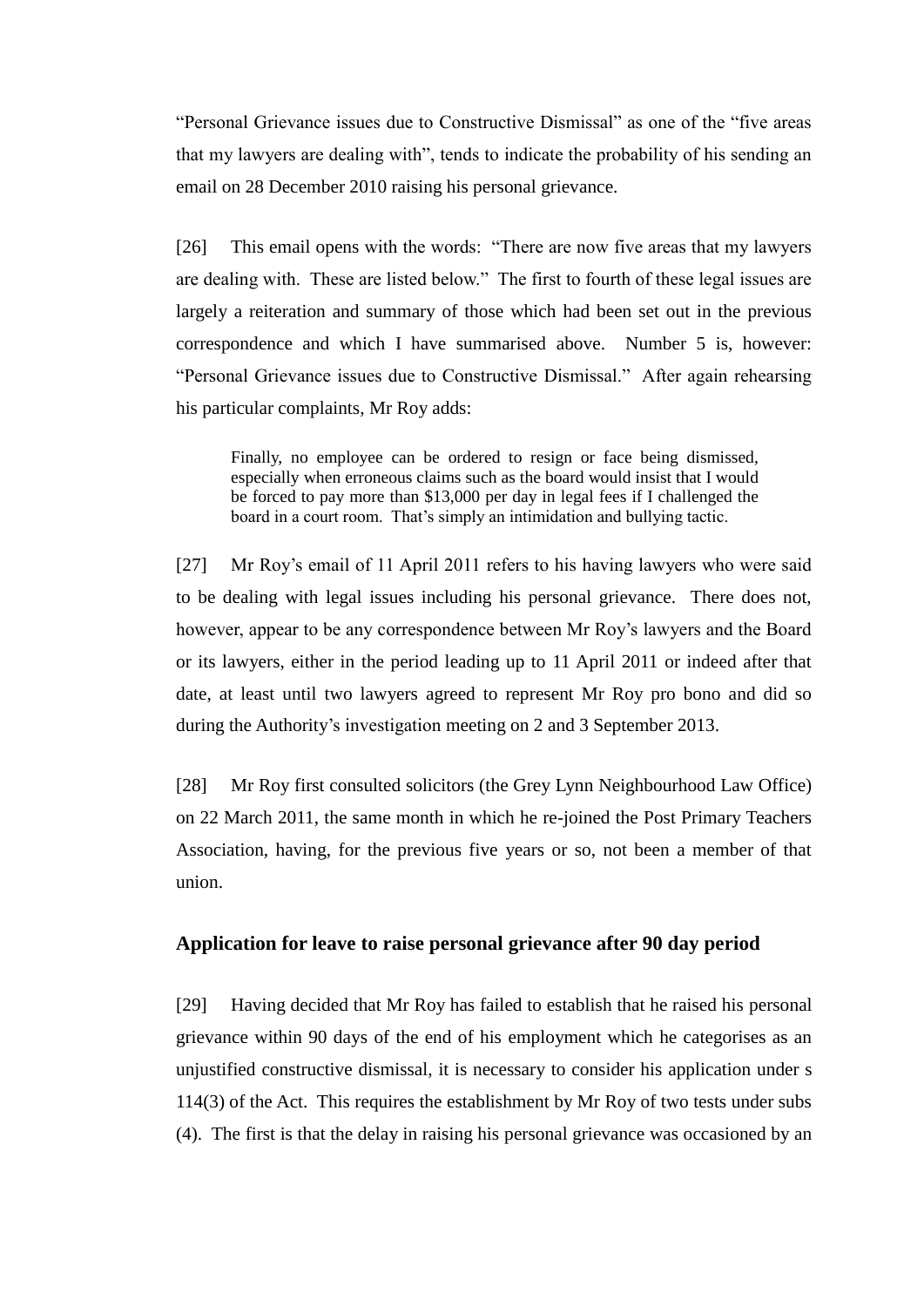exceptional circumstance or by exceptional circumstances. Second, if that was so, the Court must consider whether it is just to allow the grievance to be raised now.

[30] Mr Roy's case does not rely on, nor can it rely on, any of the statutory exceptional circumstances set out in s 115 of the Act. However those are only examples of extraordinary circumstances and if there are other circumstances which are extraordinary as the courts have defined that adjective, then these may be relied on also.

[31] The following are the relevant circumstances that led to Mr Roy's resignation, which he categorises as a constructive dismissal that he says was unjustified.

[32] Mr Roy's claim is that at a meeting on 27 September 2010 between him, Mr Ngaro and a representative of the NZSTA (the latter two representing the Board), he was told, or at least he understood, that if he did not resign he would be dismissed. Mr Roy says that he was unclear about why he should resign or why he would be dismissed. Even to the extent that he inferred why this was said, he did not agree either that he needed to resign or that the Board was entitled to dismiss him. He says, nevertheless, that he considered that he had no option realistically but to resign although he still wished to ascertain the school's grounds for his constructive dismissal. Mr Roy was aware that the Board would report to the NZTC on the circumstances in which he resigned and he hoped that its report would reveal its grounds for dismissing him constructively. In these circumstances, Mr Roy elected to await the provision to him of a copy of the Board's report to the NZTC which it was obliged statutorily to make "immediately" following his resignation with effect from 11 October 2010.

[33] Although Mr Roy did not request the Board to provide to him its reasons for the actions which he says amounted to his constructive dismissal (pursuant to s 120 of the Act), what he did subsequently was tantamount to doing so. From 30 September 2010 Mr Roy was on notice that if he resigned as the alternative to the probability of his dismissal by the Board for serious misconduct, it would furnish a mandatory report about that resignation to the NZTC pursuant to ss139AK, 139AL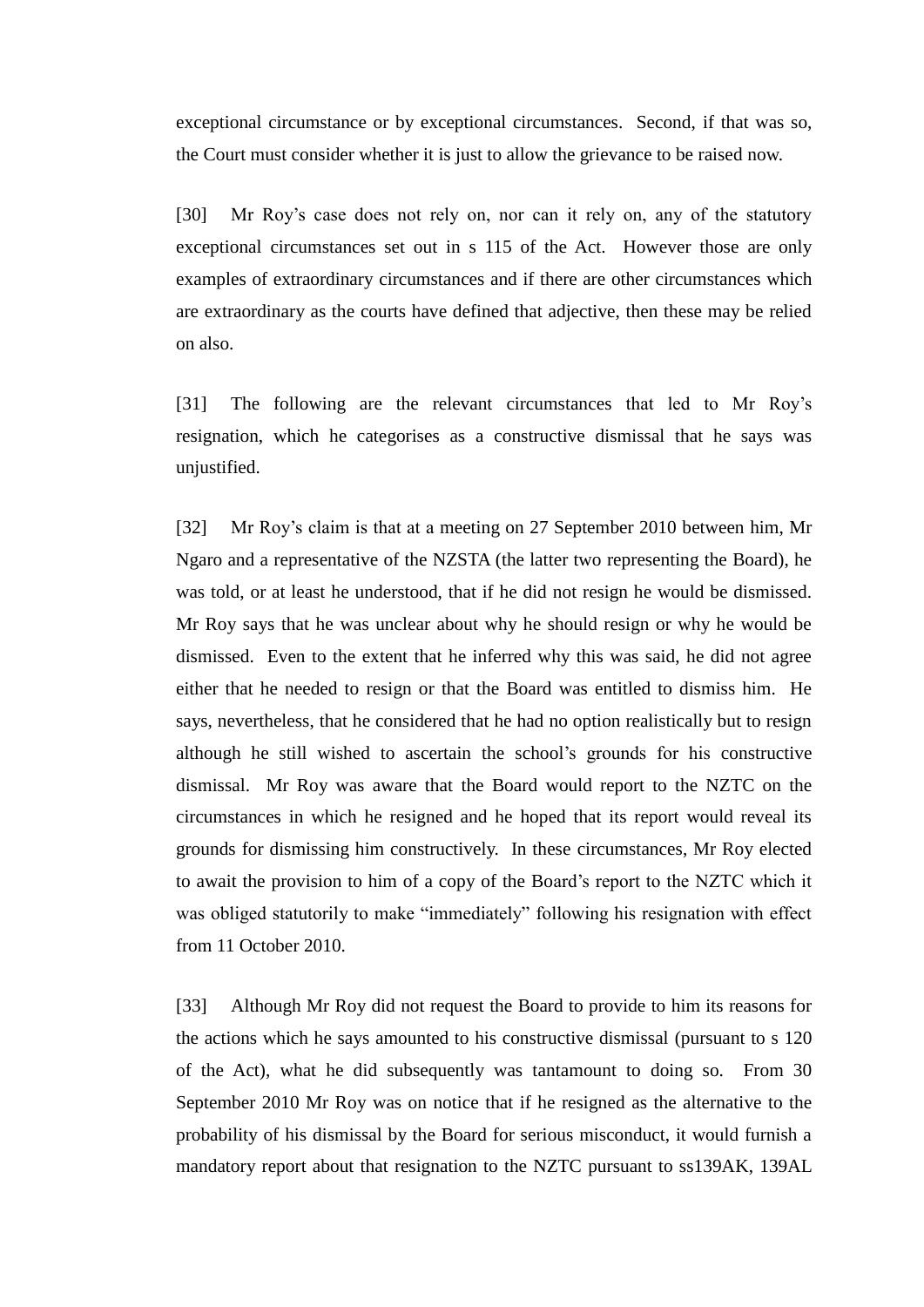and 139AM of the Education Act 1989. Such report was required statutorily to be made by the Board to the NZTC "immediately".<sup>2</sup> On several occasions between 5 October and mid-December 2010, Mr Roy inquired of the school when he might expect to receive this report. He was told, in effect, that this was coming. Even if one takes the trigger point for the provision of that mandatory reporting to be 11 October 2010 at the latest, it was not until 9 December 2010 that the NZTC received the Board's mandatory report. The Board can, in all the circumstances, hardly be said to have reported to the NZTC "immediately". The delay in doing so was almost two months.

[34] The significance of this lies in what I accept were Mr Roy's reasonable expectations of steps to be taken by the school before he determined to take action in response to what he considered was his unjustified constructive dismissal. First, Mr Roy was aware that this mandatory report would be made by the school to the NZTC. That was expressed in the parties' written settlement agreement that he signed on 5 October 2010. Mr Roy wished to know precisely, (and as confirmed in writing by the Board), what he was alleged to have done which warranted the ultimatum given to him by the Board on 27 September 2010 that he either resign or face dismissal.

[35] Employees are entitled to require employers to so commit themselves in writing pursuant to s 120 of the Act and are not only entitled, but are often well advised, to hold off formulating a personal grievance to be raised until that information is received. Statutory acknowledgement of that commonsense tactic is contained in s 115(d) of the Act. This specifies that an employer's failure to comply with its obligation under s 120(1) to provide a statement of reasons for dismissal is an exceptional circumstance. If this occasions delay in raising a personal grievance within the 90 day time limit, it may allow for leave to be granted under s 114 if the Authority or the Court considers it just to do so.

[36] Although Mr Roy's circumstances do not fall within s 115(d) because he did not formally request reasons under s 120, in the circumstances of this case they are akin to a s 115(d) situation. Whilst an employment law practitioner might have

 $\frac{1}{2}$  Section 139AK(1).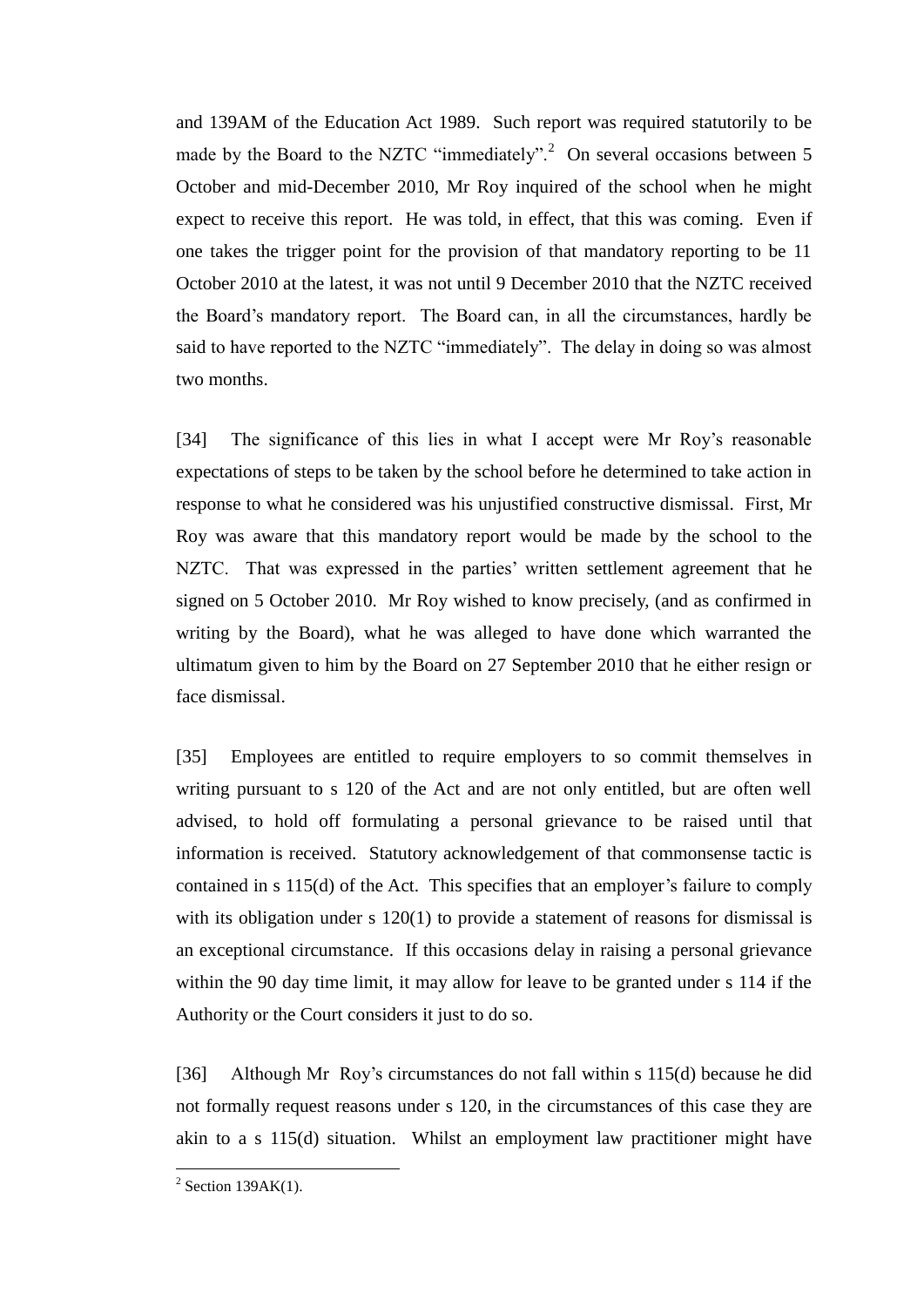made a request under s 120, I think it would be unreasonable to hold Mr Roy, as a lay person who was at that time without any professional or industrial advice or assistance, to the same expectation.

[37] The Board did not send a copy of its s 139 Education Report to Mr Roy at the same time as it was made to the NZTC. Rather, the NZTC sent Mr Roy a copy which was received by him very shortly before the Christmas break in 2010 at a time when it was difficult, if not impossible, for him to obtain professional advice and assistance even if he had wished to do so. It is not surprising, in these circumstances, that Mr Roy turned his attention seriously to dealing with his former employment situation in January 2011.

[38] Although there is no evidence of what Mr Roy claims to have sent to the Board by email of 28 December 2010, the subject line of his next email to the Board of 24 January 2010 is consistent with Mr Roy's account of an earlier email communication to the Board complaining about his treatment by it as his employer. Although I have accepted that its contents do not alone constitute the raising of a personal grievance, they tend to point more in favour of the communication that Mr Roy says he sent to the Board complaining about his treatment on 28 December 2010, than to the absence of such a communication.

[39] The Board responded to Mr Roy's 24 January 2011 letter after its first monthly meeting that year. This was by a communication from the Board's Mr Ngaro who wrote to Mr Roy declining to engage with the plaintiff on the matter of a personal grievance including because this had not been raised within time. In the absence of any evidence from Mr Ngaro to the contrary, there is a strong inference that Mr Ngaro (and therefore the Board) regarded Mr Roy's 24 January 2011 letter as purporting to raise a grievance even if, on closer legal analysis, that might not be said to have been so. What emerges from the Board's letter to Mr Roy of 21 February 2011 is that it understood that he was dissatisfied with his treatment by the Board which resulted in his resignation and that he had purported to express that dissatisfaction by raising a grievance, albeit, and as the Board calculated it, more than 90 days after 11 October 2010. Although the defendant now submits that Mr Roy's 24 January 2011 letter did not raise a grievance in compliance with the law, it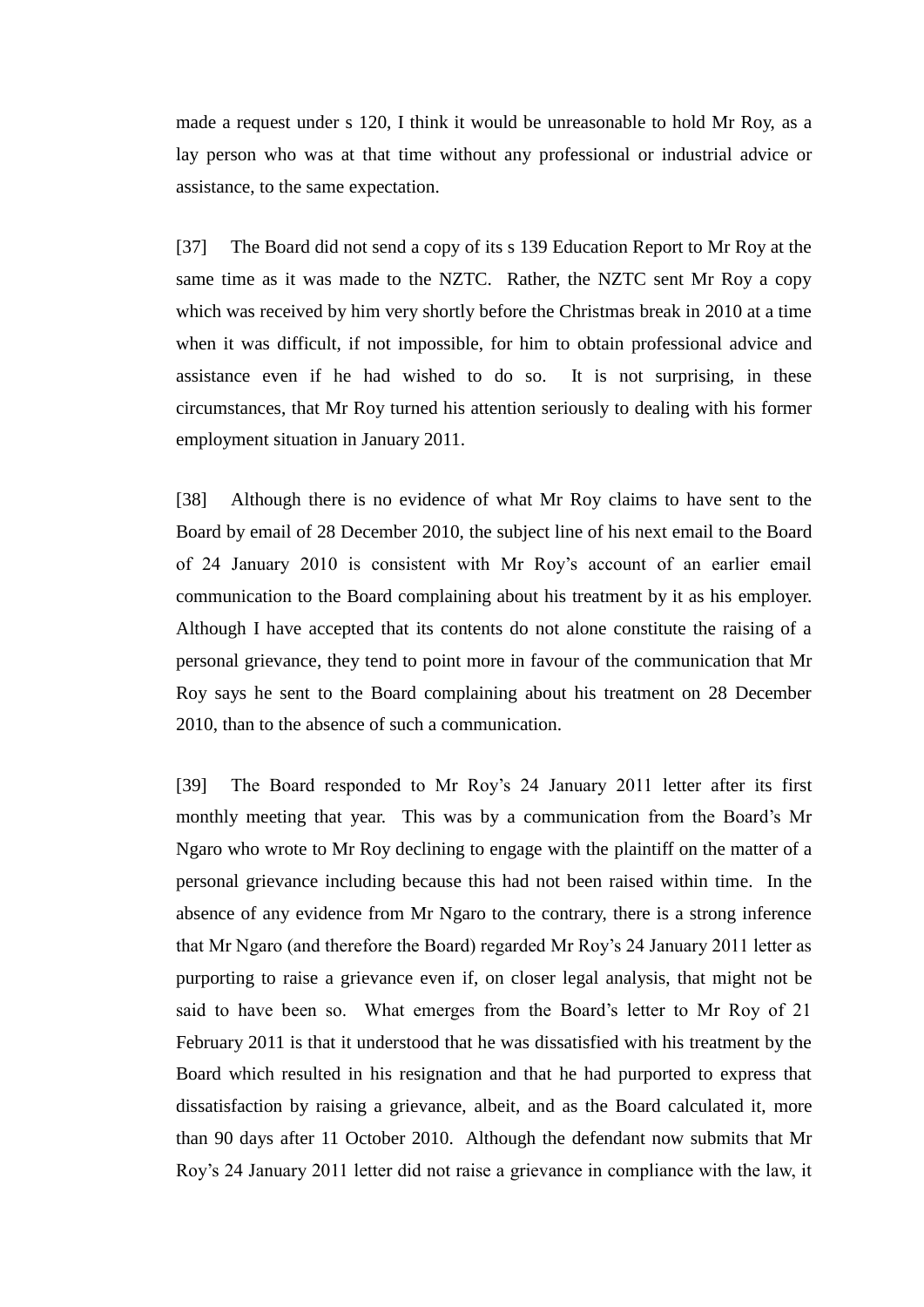is significant that the Board appears to have acknowledged at the time that a grievance had been raised but that it was the delay in doing so that was fatal to Mr Roy's claim.

[40] The Board's letter to Mr Roy of 21 February 2011 concludes: "... your claim is out of time and the College will not be agreeing to reopen this case." The reference to being "out of time" can only refer to the 90 day period for the raising of a personal grievance. There was no other relevant applicable time limit. The significance of the Board's letter of 21 February 2011 is, therefore, that it signalled an awareness by the defendant that Mr Roy complained about the circumstances of his departure from employment and, although not using the language of personal grievance, may nevertheless have wished to pursue those dissatisfactions by that medium.

[41] In terms of timing it is significant that the defendant accepts in its written submissions to the Court that the 11 April 2011 letter from Mr Roy to the Board raised his personal grievance. At para 2 of those submissions under the heading "90 Day Issue" the defendant concedes: "An actual personal grievance claim did not get raised by the plaintiff until 11 April 2011 … In this email, Mr Roy makes reference to personal grievance issues due to constructive dismissal."

[42] It follows, then, that the period of delay between when Mr Roy might reasonably have been expected in all the circumstances to have raised his grievance (early January 2011 after he received a copy of the Board's managerial report to the NZTC) and his doing so, as the defendant acknowledges, on 11 April 2011, was approximately three months. Although not an insignificant delay, nor is it of such a degree that it should weigh heavily against a grant of leave to Mr Roy under s 114(3) of the Act.

[43] I accept that the foregoing are circumstances which are unusual, or exceptions to the rule and, therefore, "exceptional circumstances" in terms of s  $114(4)(a)^{3}$ 

<sup>3</sup> *Creedy v Commissioner of Police* [2008] NZSC 31 at [31].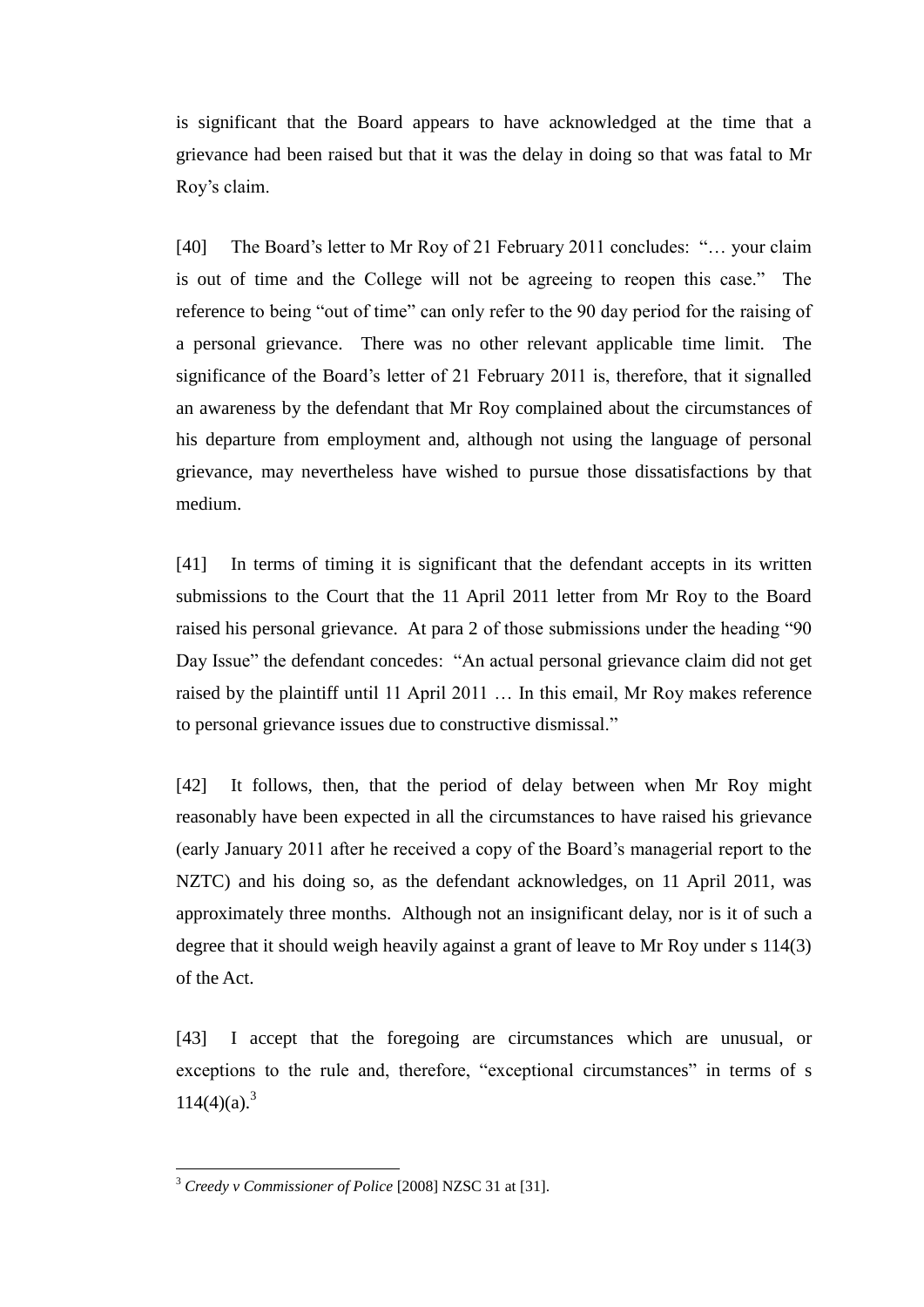[44] Next, the Court must be satisfied nevertheless that the delay in raising a personal grievance was occasioned by the exceptional circumstances.<sup>4</sup> Given my acceptance that Mr Roy probably raised his grievance with the defendant by his email of 24 January 2011 and certainly did so by his email of 11 April 2011, I am satisfied that the delay in receiving the Board's report to the NZTC, which was in turn as a result of the lateness of the making of that report by the Board to the NZTC, was causative of the delay.

[45] Finally in this regard, the Court must also be satisfied that it will be just to allow Mr Roy to have the merits of his grievance of unjustified dismissal examined and determined.<sup>5</sup>

[46] This test does not require Mr Roy to establish an irrefutable or even a strong case in support of his grievance. If it is clear that the case is so weak that it is very unlikely to succeed, that may be a material consideration in the weighing of the respective justices of granting or refusing leave. It will be significant, also, that there has yet been no independent assessment of the merits of Mr Roy's claims to unjustified dismissal. Finally, as other cases have pointed out, the statutory consequence of mandatory reporting of a teacher's resignation or dismissal in such circumstances, with the potential consequences of deregistration, will also be a factor in determining whether it is just to permit the grievance to be examined on its merits.

[47] The Board's strongest argument against doing so is what it claims was the agreement entered into between the parties on 5 and 6 October 2010 that in return for resigning and receiving a modest lump sum payment, Mr Roy would not bring proceedings against the Board in relation to his employment including in relation to the termination of it. As I have already noted, the merits of that argument will be dealt with subsequently if the proceeding survives as I have determined it should. Nevertheless, the strength (to the extent that it can be ascertained) of Mr Roy's claim to have been dismissed unjustifiably is a relevant consideration going to the justice of allowing leave. The agreement of 6y October 2010 is a significant feature of the merits of Mr Roy's claim.

<sup>4</sup> *GFW Agri-Products Ltd v Gibson* [1995] 2 ERNZ 323 (CA) at 330.

 $5$  Section 114(4)(b).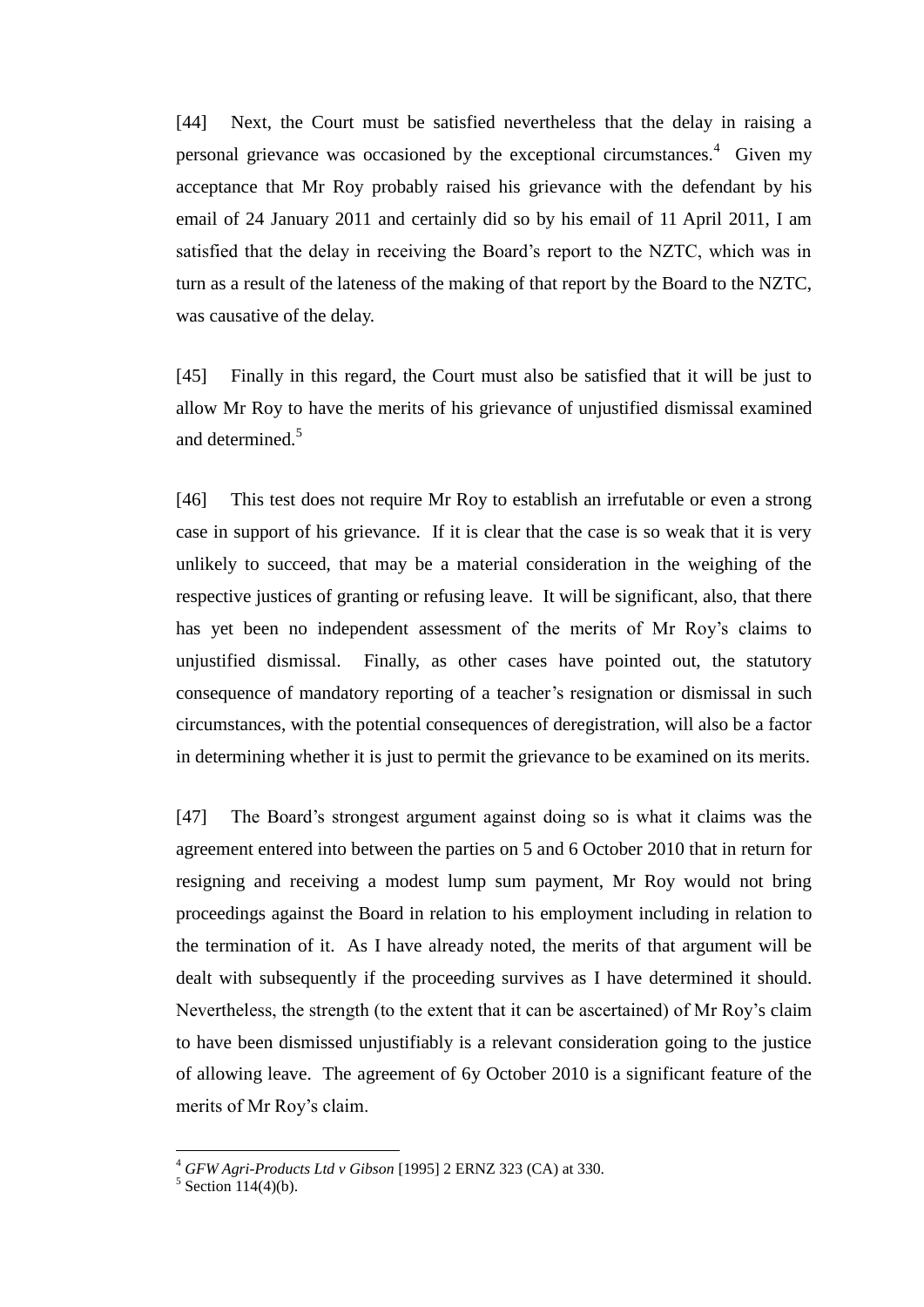[48] Although on its face, this settlement agreement or accord and satisfaction appears to preclude Mr Roy from pursuing these proceedings, there is an argument in his favour that this would be in breach of s 238 of the Act which provides that: "The provisions of this Act have effect despite any provision to the contrary in any contract or agreement". The entitlement of an employee to bring personal grievance proceedings against that employee's former employer is one of the provisions of the Act. The settlement agreement or accord and satisfaction is "any contract or agreement". It is arguable that it was not permissible in law for the parties to have reached that agreement because of s 238. The circumstances in which the agreement was signed may be relevant to this argument.

[49] An allegation or allegations of misconduct had been made against Mr Roy by the school's Principal and had been referred to the Board. It had required Mr Roy to attend a meeting to answer those allegations. By his account, the Board's representatives indicated to him that the Board would be at least very likely to dismiss him as a result of finding those allegations upheld and in the circumstances offered him the possibility of resigning which he took. There was, in these circumstances, no personal grievance at the point that the agreement was entered into between the parties on 5 and 6 October 2010 and indeed Mr Roy's employment did not end until some days later, on 11 October 2010. At the point the agreement was signed, therefore, the parties were in a continuing employment relationship.

[50] There is some developed case law on s 238, although principally below Employment Court level. In *Tobin v Stayinfront Inc*<sup>6</sup> the Authority distinguished what it described as "a specific agreement" from a "general waiver". It decided: $<sup>7</sup>$ </sup>

… there is a difference between an agreement involving a promise by the parties not to pursue a cause of action that might otherwise be available (or is being pursued), and a general agreement that the cause of action is not available as between the parties whether or not any attempt at pursuit is in contemplation. The latter is not permissible under s 238, but the former is permissible. …

[51] Mr Roy was required by the Board to attend a meeting to investigate an allegation of misconduct that the school's Principal had referred to the Board. This

<sup>6</sup> *Tobin v Stayinfront Inc* ERA Auckland AA 314/05, 18 August 2005.

 $^7$  At [22].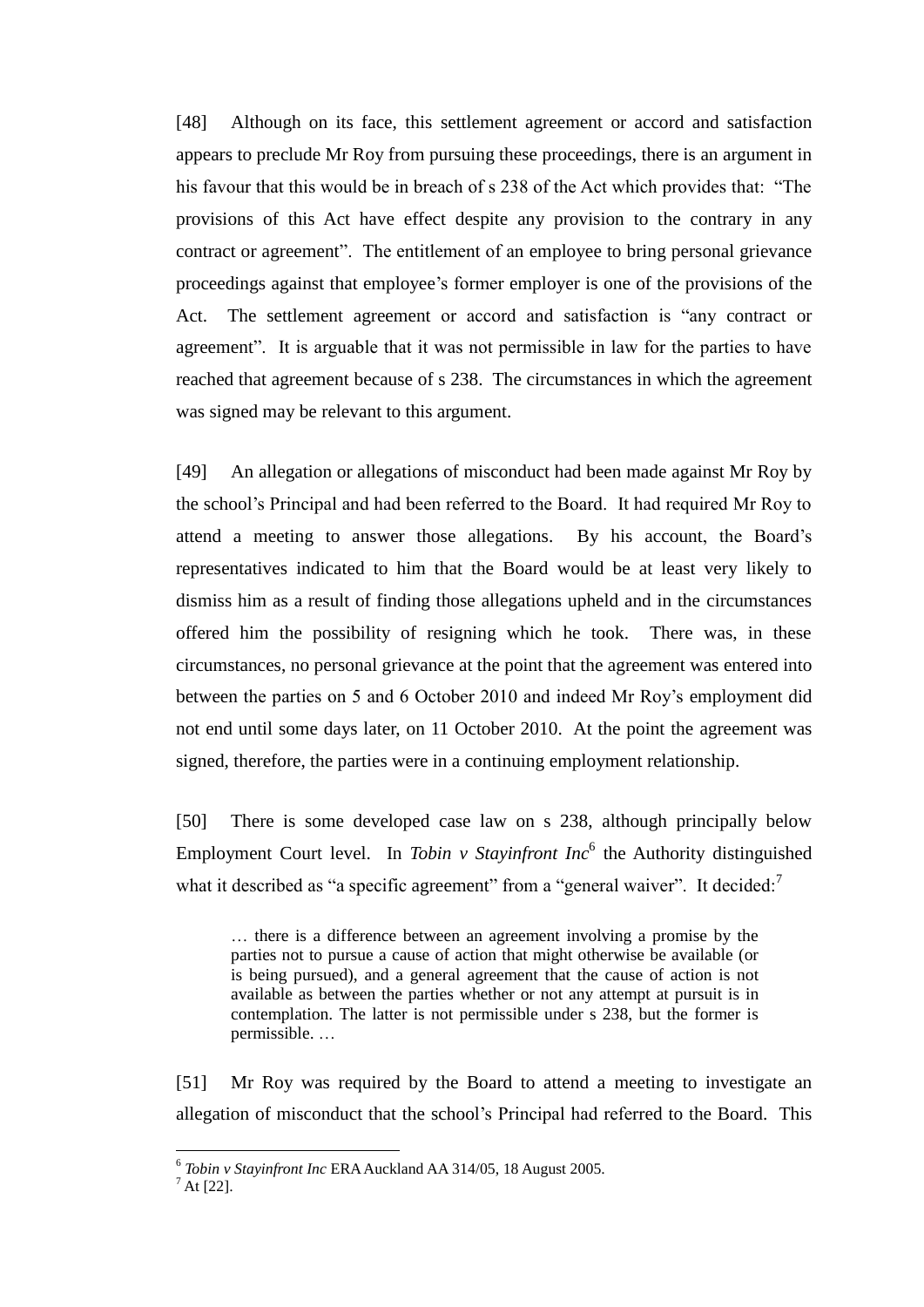meeting was held on 27 September 2010. The Board was represented by its Deputy Chairperson, Mr Ngaro, and a representative of the New Zealand School Trustees Association, Gary Reading. Mr Roy attended that meeting on his own and says that the upshot of it was that he was told by Messrs Ngaro and Reading that he was facing the prospect of dismissal for serious misconduct; that if he challenged such a finding it would be prohibitively expensive for him to do so; that he would have to pay the Board's significant costs; and that he should consider resigning to avoid dismissal.

[52] Immediately following this meeting on 27 September 2010 Mr Roy emailed staff at the school indicating that he was resigning. He did not state the reason for doing so; rather, he focused on his appreciation of the relationships that he had developed with his colleagues and the beneficial time that he had spent on the staff of Tamaki College. Mr Roy then wrote a friendly and conciliatory email to the Principal. This and other correspondence at the time contained no indication of either dissatisfaction with the circumstances that led to his resignation or of its categorisation of a constructive dismissal. There was no suggestion of any intention to challenge those events.

[53] Mr Roy's evidence is that on 30 September 2010 he received a communication from Mr Ngaro that he should collect an envelope from the school's office. Mr Roy did so later that afternoon. The envelope was accompanied by a handwritten note dated 30 September 2010 written by Mr Ngaro. It asked Mr Roy to indicate his acceptance of the terms of an agreement contained in the envelope by the following day and invited him to contact either Mr Ngaro or Mr Reading on their cell phones. Mr Roy's case is that he received a subsequent telephone call from Mr Reading who put pressure on him to sign the agreement.

[54] Mr Roy did sign immediately this agreement prepared by the Board. He did so on 5 October 2010 and the agreement was counter-signed by Mr Ngaro on the following day, 6 October 2010. The agreement provided that Mr Roy's employment would cease with his resignation taking effect on 11 October 2010. The agreement provided for the payment of a modest sum of money (\$6,500) to Mr Roy and that, in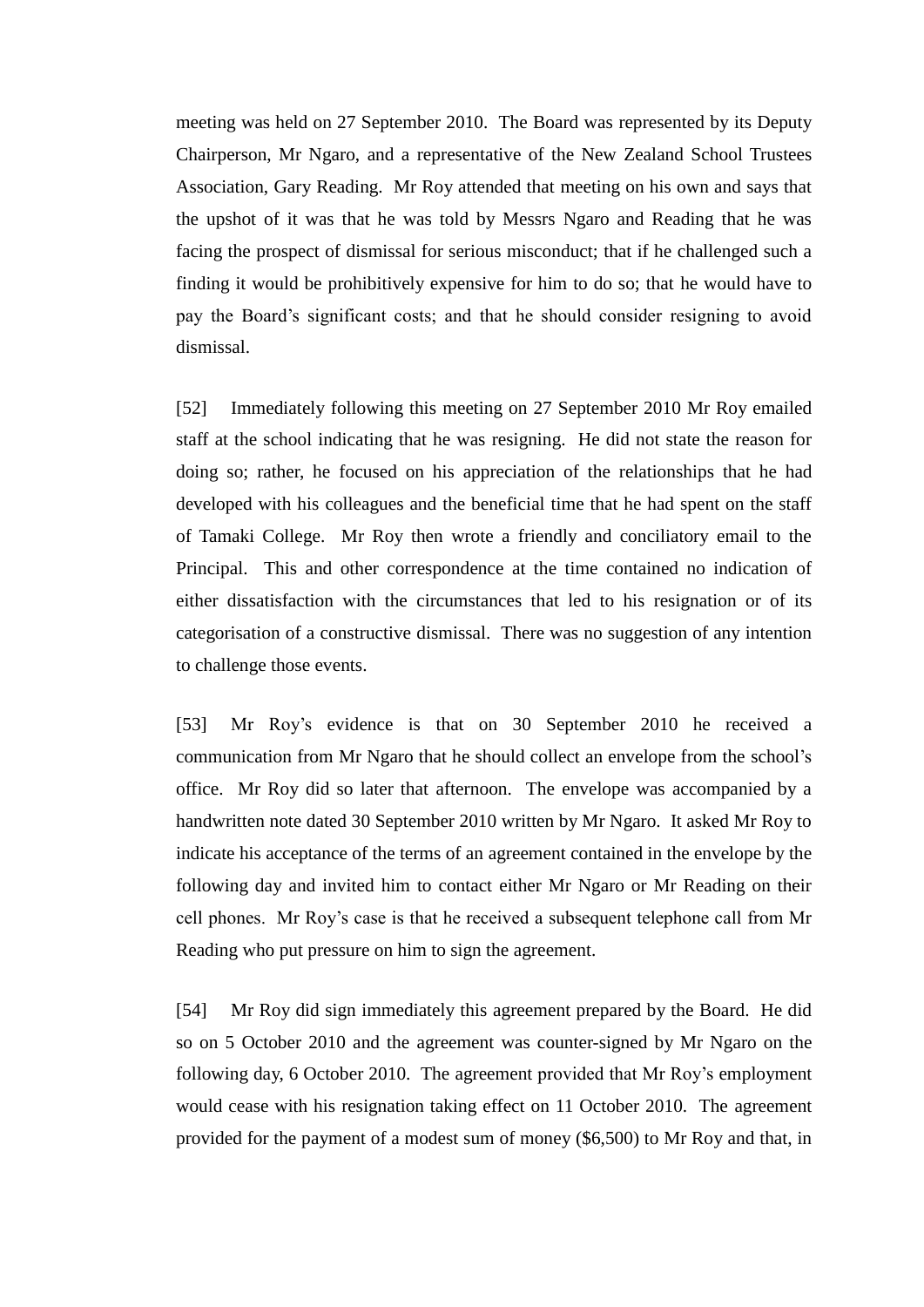return for this, the agreement constituted a full and final settlement of any claims that Mr Roy might make against the Board.

[55] From what exactly the Board purchased a release in these circumstances, is at least questionable. While it might be said to have been the purchase of a release from any proceedings that Mr Roy might bring against the Board, there are at least two difficulties with this assertion. The first is that there was at that point no dispute with the Board which might have put it at risk of suit by Mr Roy. Although he was dissatisfied with his treatment by the Board and did not agree that he had misconducted himself in a way that would warrant a disciplinary investigation and possible sanction including dismissal, Mr Roy had not manifested an intention to challenge the Board at that point. Indeed, the correspondence indicates the opposite, that he had elected to resign and was doing so in a civil and co-operative manner. It is potentially arguable that what the Board was purchasing was Mr Roy's forensic impotence.

[56] Section 238 of the Act provides as follows:

#### **238 No contracting out**

The provisions of this Act have effect despite any provision to the contrary in any contract or agreement.

[57] The case law around the scope of s 238 is not well developed, at least in areas such as this, beyond the bargaining and agreement settlement stage of employment relationships. How and when persons in those relationships may compromise their statutory rights to forego access to the personal grievance or other procedures under the Act is both unclear and an important question.

[58] The defendant says that the terms of the settlement agreement are so likely to be a bar to consideration of the grievance on its merits that it would not be just to put it to the trouble and expense of defending its actions. In particular, it says that employers and employees, in the circumstances of these parties at the relevant time in early October 2010, entitled it to prepare such an agreement and obtain Mr Roy's assent to it in a proper manner.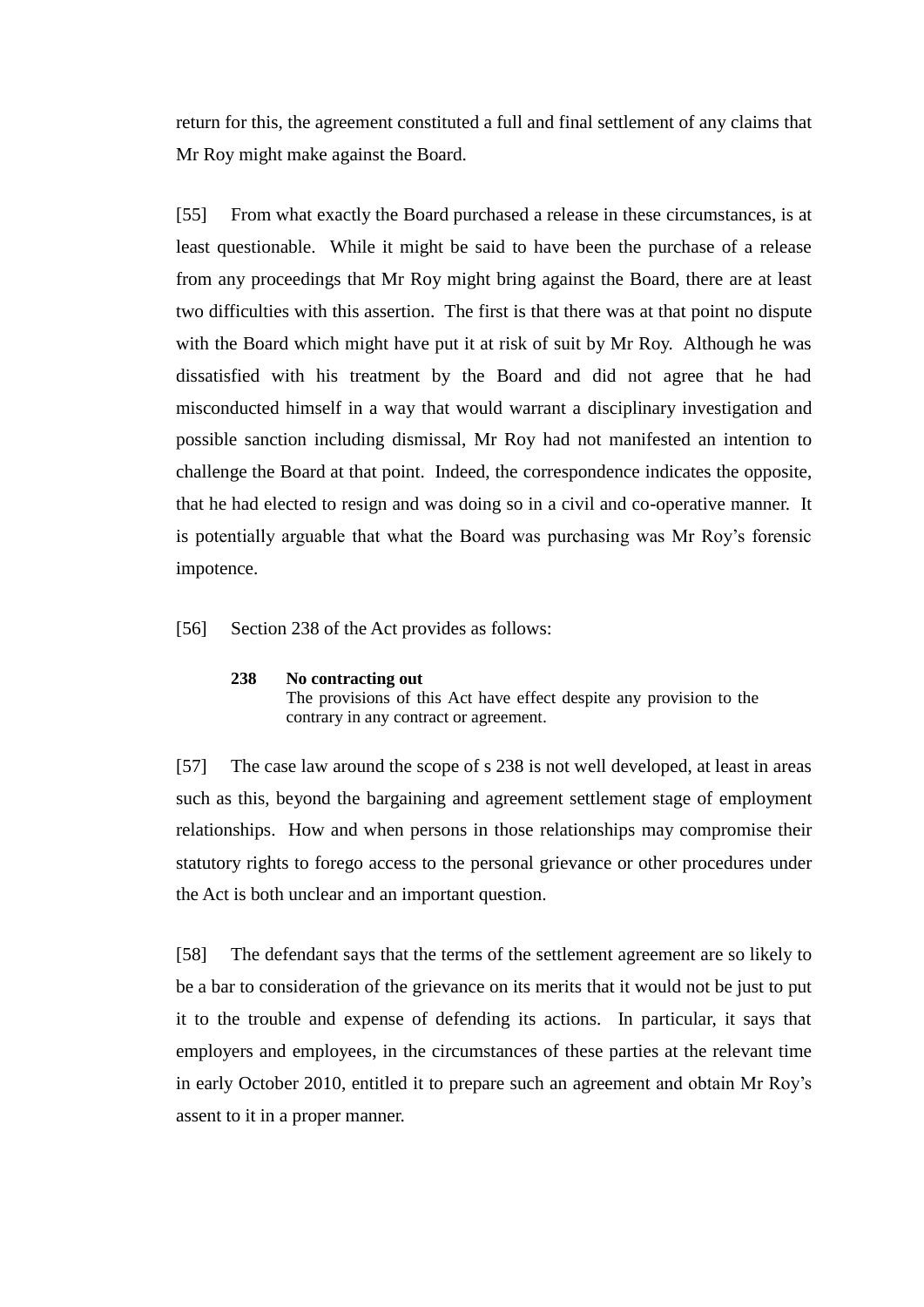[59] Although I accept that this may be a tenable argument in this case, the simple language of s 238 does not say so explicitly and unequivocally. Even if, therefore, the law may be that s 238 does not prohibit the resolution of personal grievances by such settlement agreements or accord and satisfaction, the same situation may not apply to the pre-grievance stage of what was at that time only a deteriorating employment relationship as in this case. It is probably best that I go no further than to say that the existence of the agreement in this case cannot be said to be so determinative of Mr Roy's claim that it would be more just not to allow it to be determined on its substantive merits.

[60] Without embarking on a detailed consideration of the numerous other complaints that Mr Roy makes about his treatment, they, or at least some of them, appear to raise serious issues about the manner of his treatment by the Board and the Principal concerning his unwillingness to engage in what he categorised as religious practices at the school which have not been addressed on their merits at any stage and may, in some respects at least, raise important questions of principle about related issues of employment relations in state schools.

[61] For the foregoing reasons Mr Roy has leave to proceed with his personal grievance despite it not having been raised by him within time.

[62] Section 114(5) of the Act requires the Court in these circumstances to direct that the parties use mediation to seek to mutually resolve the grievance. I make an order accordingly and recommend to Mr Roy that he engage professional advice and representation in that exercise. If the grievance is not able to be settled in mediation, it will be for the Court to decide the case following the reasoning of the judgment in *Abernethy v Dynea New Zealand Ltd*. 8 There is no statutory mechanism by which a case that was dismissed by the Authority can be referred back to it for investigation and determination.

<sup>8</sup> *Abernethy v Dynea New Zealand Ltd* [2007] ERNZ 271.